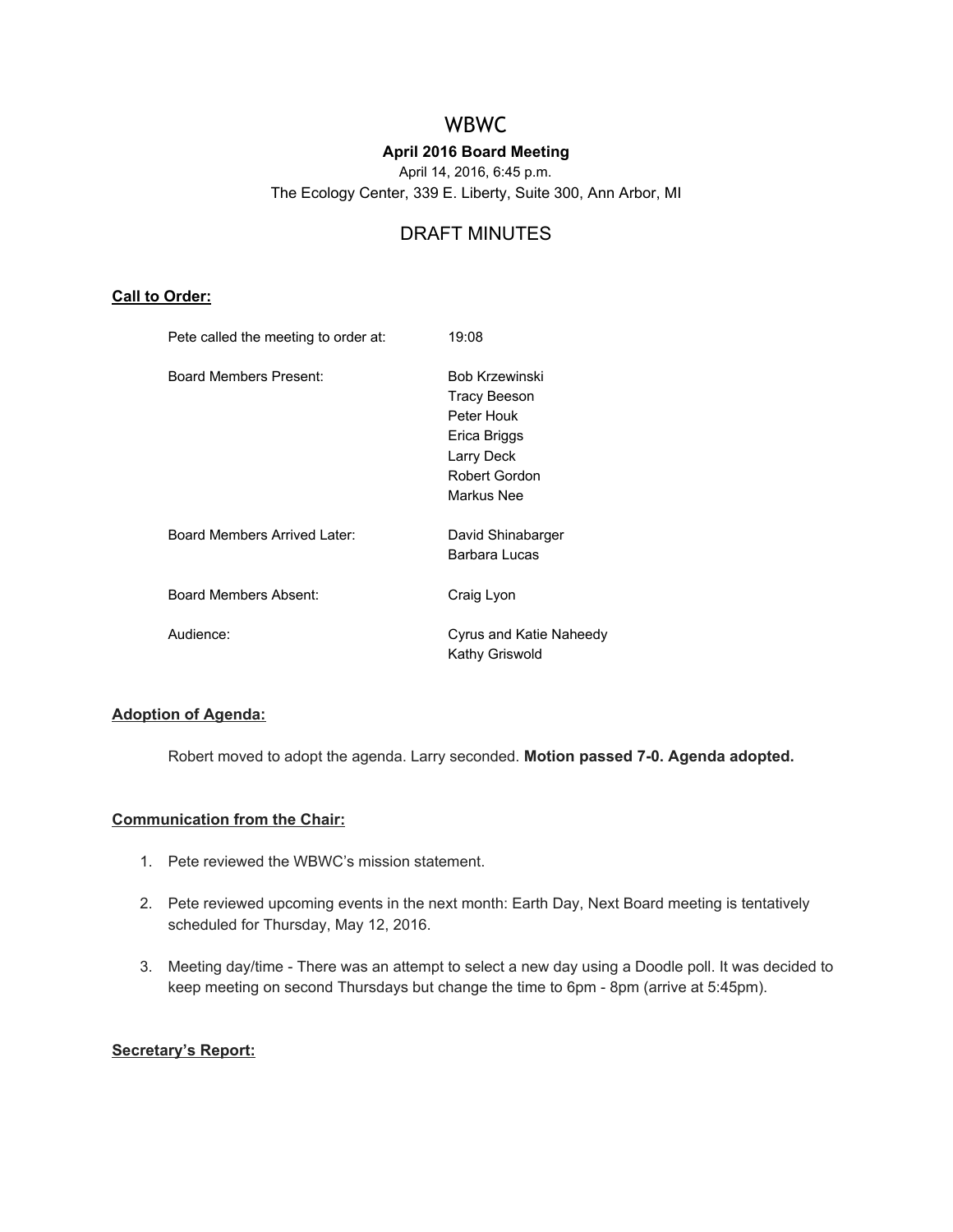- 1. March Minutes Larry moved to approve the March 2016 Board meeting minutes. Robert seconded. **Motion passed 503, March 2016 Minutes adopted.**
- 2. Reminder of upcoming deadlines: July 1, WBWC Summer Newsletter deadline. May 15 IRS 510(c)3 form 990-N Filing Deadline. Robert will do this.
- 3. Incorporation Filings Larry found that the amendment to the our amendment procedure (Article 7), which we adopted at our annual meeting on November 4, 2010, appears not to have been filed with the state. Larry sent Peter a file to be signed and mail in with a \$10 processing fee.

## **Nominating Committee:**

1. Bob asked if there were any new ideas for a speaker for the annual meeting. Erica has suggestions for discussion next month.

#### **Climate Partnership Representative:**

2. Email from Michael Garfield for a WBWC representative to join the A2CP Working Group, and Land Use (?). Meetings are Fourth Tuesdays, 13 pm. Tracy will ask John Beeson. Larry or Erica might also be interested.

#### **Education Committee:**

- 1. C2C Connector Presentation Larry, Bob, and Barbara has given this presentation at the North Campus Sustainability Hour as well as a few other meetings. Larry gave a quick overview of the presentation for this meeting and would like the WBWC Board to endorse it and recommend other groups for endorsement. Erica recommended mentioning the large North Campus student population and Medical Center population that would benefit from the C2C Connector. Larry moved, Robert seconded, **Motion passed 90. Draft proposal endorsed.**
- 2. Barbara reported that the flyer is almost ready, and asked that everyone review it and test the links.

## **Government Relations Committee:**

1. Resolution for support on non-motorized funding (link to info in reading list) - Statement Regarding County Road Millage. Bob moved to adopt. David seconded. **Motion passed 90. Statement adopted.** Larry will send it to County Road Commission.

#### **Community Events:**

1. Earth Day - Erica will deliver the bike parking equipment to Leslie Science Center. Peter will pick them up after the event and store it until Green Fair.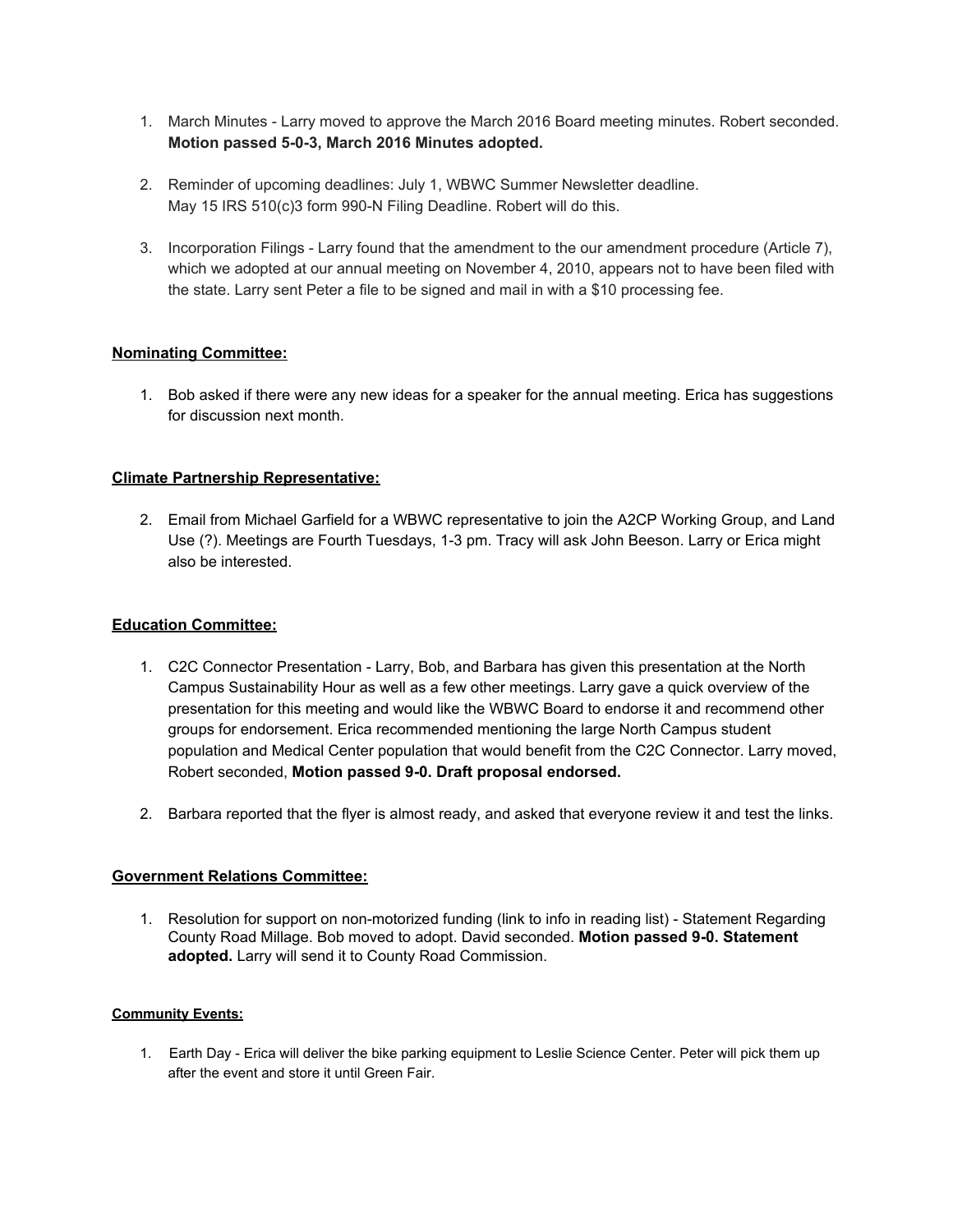- 2. Bike to Work Day tabled due to time
- 3. Green Fair tabled due to time
- 4. AASF Bike Nights Robert will be chairperson for the summer fest bike nights. Erica will find volunteers from BAC partner organizations to help.
- 5. LAB Visit Erica reported that the League of American Bicyclists has selected Ann Arbor as a focus city and would like to visit on May 17. Erica will coordinate.

#### **Communications Committee:**

- 1. Business cards New ones are here. Larry has the box of them.
- 2. New communications strategies David has candidates for people to feature for the videos and hopes to start production in May.
- 3. "Hit by car" forum topic There was very good participation and discussion on the WBWC Forum after David reported witnessing a collision at Maiden Lane and Broadway.

#### **Treasurer's Report:**

- 1. Robert reported that there is \$13,241.95 in the Bank of Ann Arbor account and \$411.24 in the Paypal account, for a total of \$13,653.19 as of April 8, 2016. Markus moved to accept the Treasurer's Report. Larry seconded. **Motion passed unanimously. Treasurer's Report accepted.**
- 2. Insurance renewal Robert got one quote from State Farm for \$740 (\$300 more than last year). Bob expects to have an additional quote next week.

#### **Membership Committee:**

1. Membership number update Erica will lead discussion via email.

#### **Projects Committee:**

- 1. Project funding Underpass under Fuller at the Huron River (east of Fuller Pool). Larry presented a proposal to raise funds to build an underpass crossing to link the B2B Trail and C2C Bikeway on the two sides of Fuller Road. There was discussion about benefits versus potential backlash. There is precedence for private funding for public projects. Kathy recommended involving student groups in the fundraising effort.
	- a. Erica moved that WBWC support the Fuller Road underpass project proposal and manage the fundraising effort, David seconded. Larry volunteered to head this through 2018 and